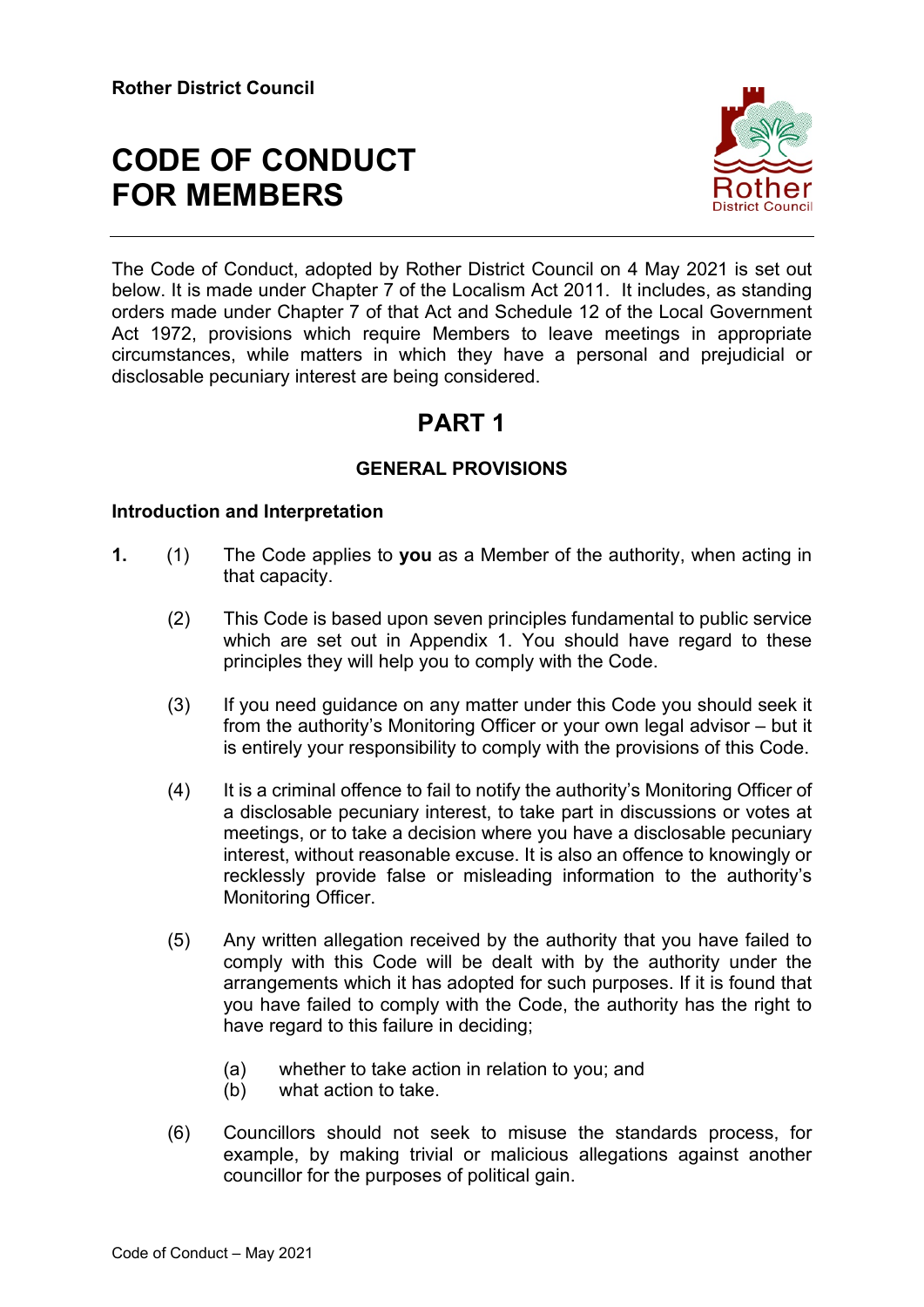$(7)$  In this Code –

"authority" means Rother District Council

"Code" means this Code of Conduct

"co-opted member" means a person who is not a member of the authority but who –

- (a) is a member of any committee or sub-committee of the authority, or
- (b) is a member of, and represents the authority on, any joint committee or joint sub-committee of the authority.

and who is entitled to vote on any questions to be decided at any meetings of that committee or sub-committee.

"meeting" means any meeting of

- (a) the authority;
- (b) the executive of the authority;
- (c) any of the authority's or its executive's committees, subcommittees, joint committees, joint sub-committees, or area committees;

"member" includes a co-opted member.

"register of members' interest" means the authorities' register of members' pecuniary and other interests established and maintained by the authority's Monitoring Officer under section 29 of the Localism Act 2011.

#### **Scope**

- **2.** (1) Subject to sub-paragraphs (2) and (3), you must comply with the Code whenever you –
	- (a) conduct the business of your authority (which, in this Code, includes the business of the office to which you are elected or appointed); or
	- (b) act, claim to act or give the impression you are acting as a representative of your authority.

and references to your official capacity are construed accordingly.

- (2) this Code does not have effect in relation to your conduct other than where it is in your official capacity.
- (3) Where you act as a representative of your authority
	- (a) on another relevant authority, you must, when acting for that other authority, comply with that other authority's code of conduct; or
	- (b) on any other body, you must, when acting for that other body, comply with your authority's code of conduct, except and insofar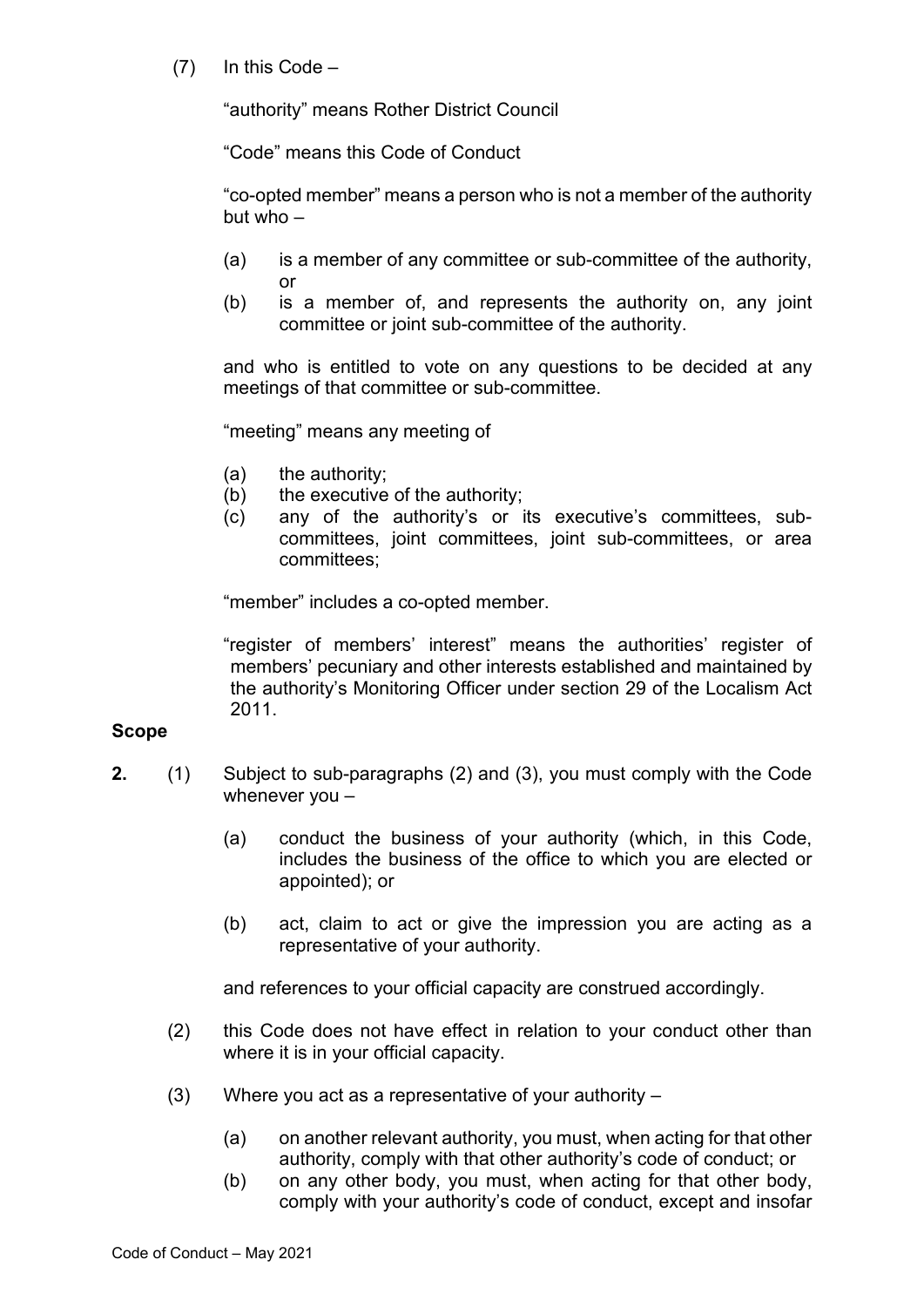as it conflicts with any other lawful obligations to which that other body may be subject.

### **General Obligations**

- **3**. (1) You must treat others with respect.
	- (2) You must not
		- (a) do anything which may cause your authority to breach any of its equality duties (in particular set out in the Equality Act 2010);
		- (b) bully or harass any person; bullying may be characterised as: offensive, intimidating, malicious or insulting behaviour, an abuse or misuse of power through means that undermine, humiliate, denigrate or injure the recipient. Harassment may be characterised as unwanted conduct which has the purpose or effect of violating an individual's dignity or creating an intimidating, hostile, degrading, humiliating or offensive environment for an individual;
		- (c) intimidate or attempt to intimidate any person who is or is likely to be –
			- (i) a complainant;
			- (ii) a witness, or
			- (iii) involved in the administration of any investigation or proceedings, in relation to an allegation that a Member (including yourself) has failed to comply with his or her authority's code of conduct; or
		- (d) do anything which compromises or is likely to compromise the impartiality of those who work for, or on behalf of, your authority.
- **4**. You must not
	- (a) disclose information given to you in confidence by anyone, or information acquired by you which you believe, or ought reasonably to be aware, is of a confidential nature, except where –
		- (i) you have the consent of the person authorised to give it;
		- (ii) you are required by law to do so;
		- (iii) the disclosure is made to a third party for the purpose of obtaining professional advice provided that the third party agrees not to disclose the information to any other person; or
		- $(iv)$  the disclosure is  $-$ 
			- (a) reasonable and in the public interest; and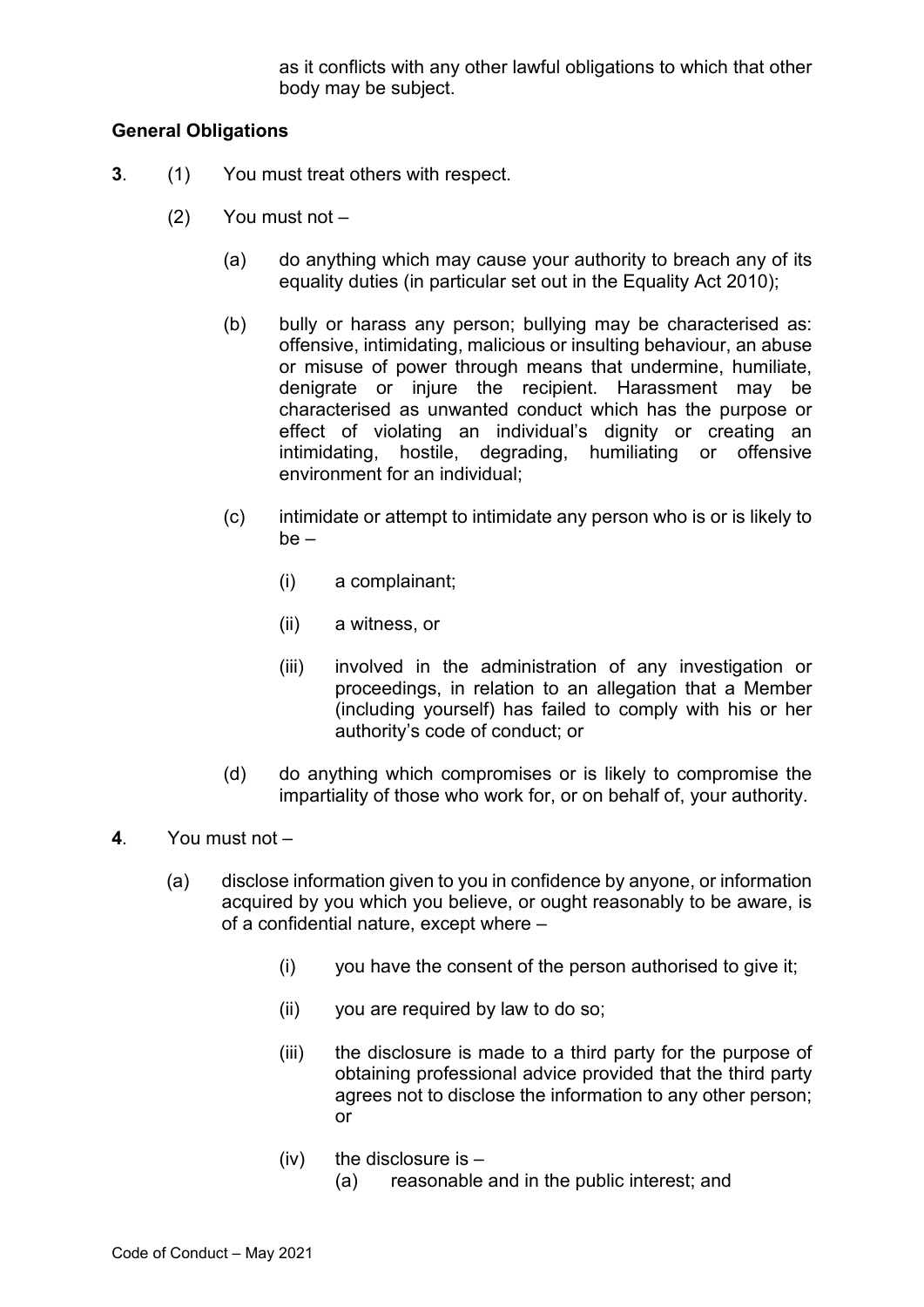- (b) made in good faith and in compliance with the reasonable requirements of the authority; or
- (b) prevent another person from gaining access to information to which that person is entitled by law.
- **5.** You must not conduct yourself in a manner which could reasonably be regarded as bringing your office or authority into disrepute.
- **6.** You
	- (1) must not use or attempt to use your position as a Member improperly to confer on or secure for yourself or any other person, an advantage or disadvantage;
	- (2) must, when using or authorising the use by others of the resources of your authority –
		- (a) act in accordance with your authority's reasonable requirements;
		- (b) ensure that such resources are not used improperly for political purposes (including party political purposes);
	- (3) must have regard to any applicable Local Authority Code of Publicity made under the Local Government Act 1986; and
	- (4) must comply with any request regarding the provision of information in relation to a complaint alleging a breach of the Code of Conduct and must comply with any formal standards investigation.
- **7**. (1) When reaching decisions on any matters you must have regard to any relevant advice provided to you by –
	- (a) your authority's Chief Finance Officer; or
	- (b) your authority's Monitoring Officer,

where that officer is acting pursuant to his or her statutory duties.

(2) You must give reasons for all decisions in accordance with any statutory requirements and any reasonable additional requirements imposed by your authority.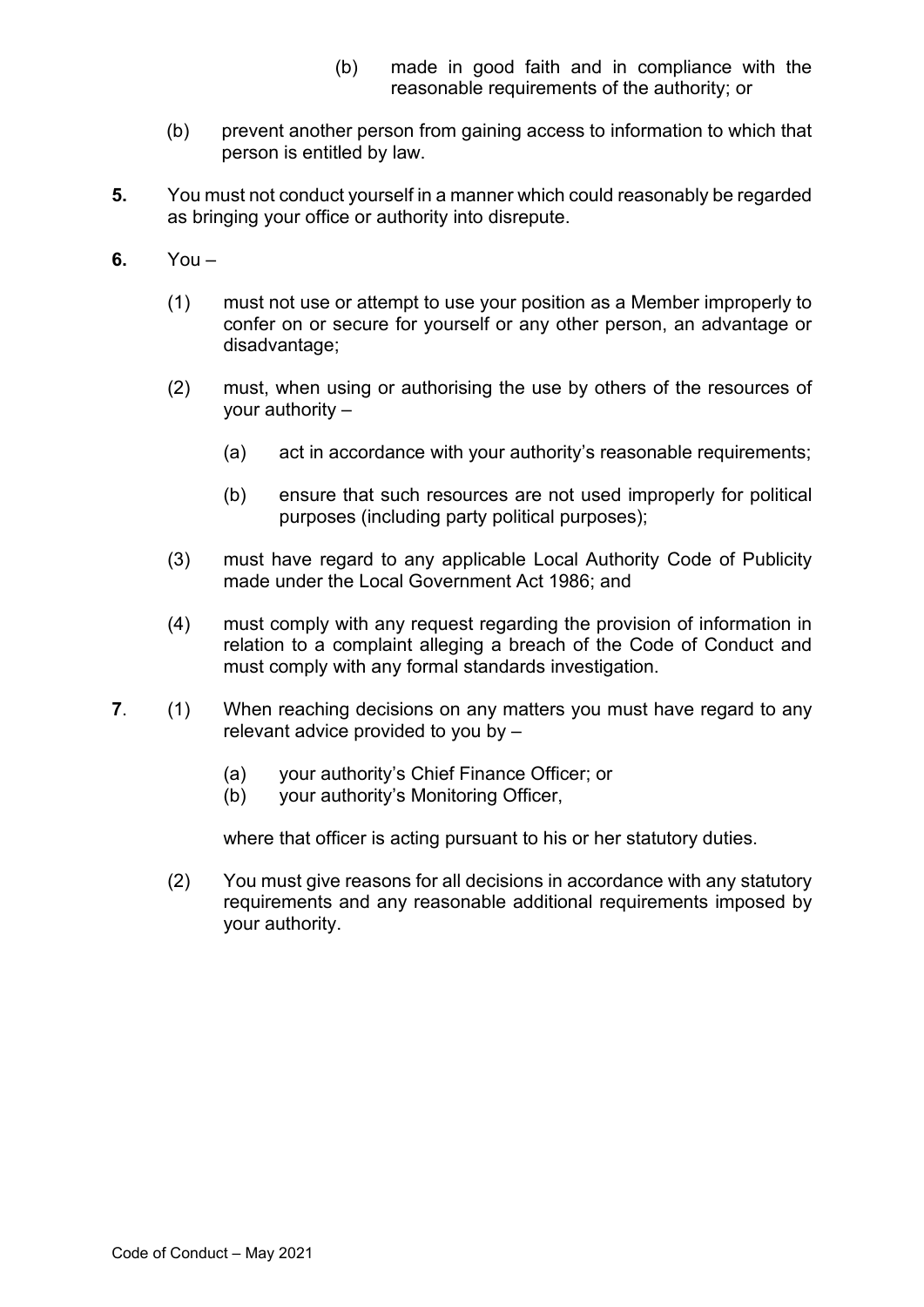# **PART 2**

### **INTERESTS**

#### **Personal Interests**

- 8. (1) The interests described in paragraphs 8(3) are your personal interests and the interests in paragraph 8(5) are your pecuniary interests which are disclosable pecuniary interests as defined by section 30 of the Localism Act 2011.
	- (2) If you fail to observe Parts 2 and 3 of the Code in relation to your personal interests-
		- (a) the authority may deal with the matter as mentioned in paragraph 1(5).
		- (b) if the failure is related to a disclosable pecuniary interest, you may also become subject to criminal proceedings as mentioned in paragraph 1(4).
	- (3) You have a personal interest in any business of your authority where either –
		- (a) it relates to or is likely to affect  $-$ 
			- (i) any body of which you are a member or in the position of general control or management and to which you are appointed or nominated by the authority;
			- (ii) any body
				- (a) exercising functions of a public nature;
				- (b) directed to charitable purposes; or
				- (c) one of whose principal purposes includes the influence of public opinion or policy (including any political party or trade union),

of which you are a member or are in a position of general control or management;

- (iii) the interest of any person from whom you have received a gift or hospitality with an estimated value of at least £50;
- (b) a decision in relation to that business might reasonably be regarded as affecting your well-being or financial position or the well-being or financial position of a relevant person to a greater extent than the majority of (in the case of authorities with electoral divisions or wards) other council tax payers, ratepayers or inhabitants of the electoral division or ward, as the case may be, affected by the decision;
- (4) In sub-paragraph  $8(3)(b)$ , a relevant person is –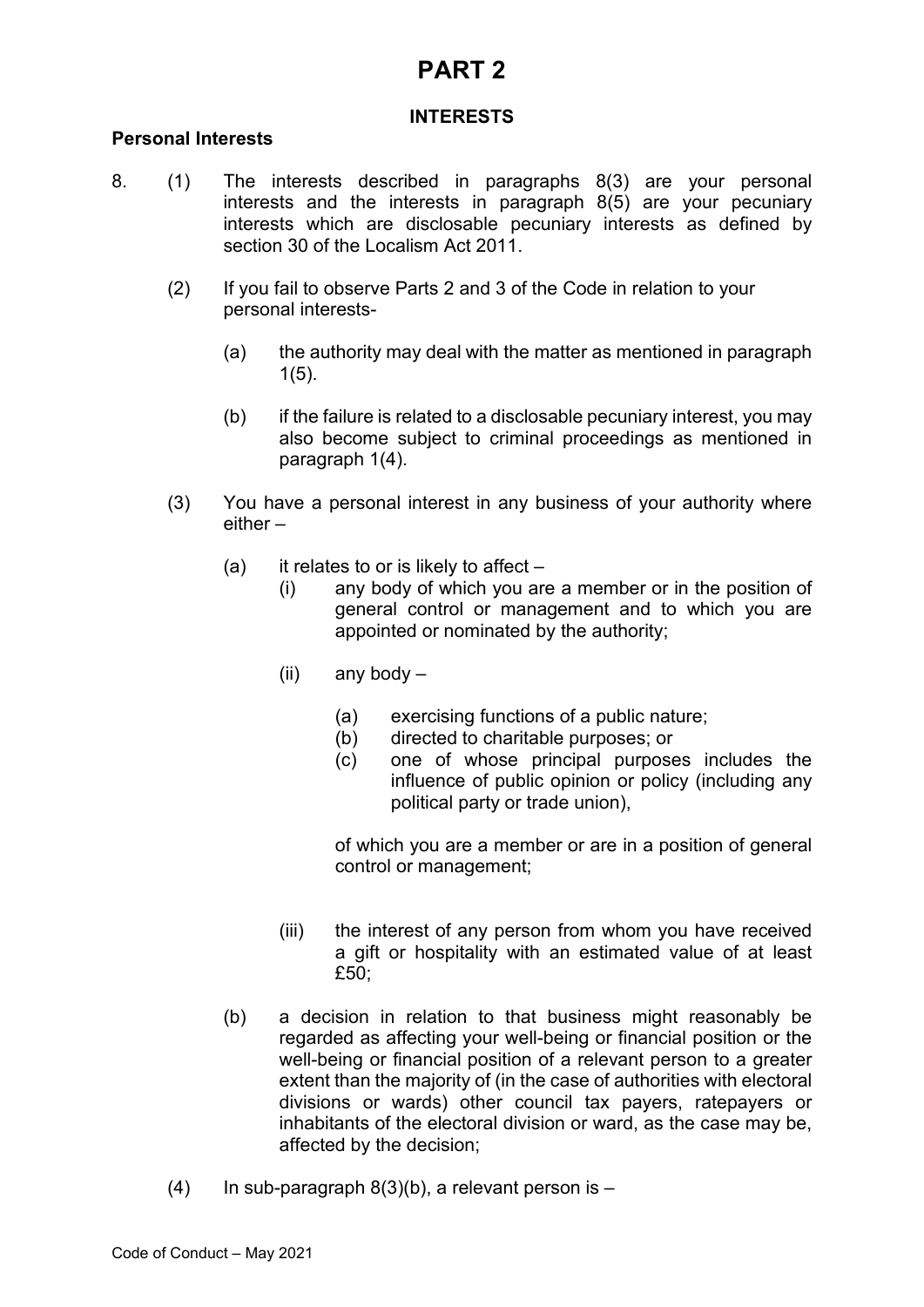- (a) a member of your family or a [close] friend; or
- (b) any person or body who employs or has appointed such persons, any firm in which they are a partner, or any company of which they are directors;
- (c) any person or body in whom such persons have a beneficial interest in a class of securities exceeding the nominal value of £25,000; or
- (d) any body of a type described in sub-paragraph  $(3)(a)(i)$  or (ii).
- (5) Subject to sub-paragraphs (6) and (7), you have a personal interest which is also a disclosable pecuniary interest as defined by section 30 of the Localism Act 2011 in any business of your authority which concerns any of the following for (i) you or (ii) your partner-

| Employment, office,<br>trade, profession or<br>vocation | Any employment, office, trade, profession or<br>vocation carried on for profit or gain.                                                                                                                                                                                                                                                                                                                                                                |
|---------------------------------------------------------|--------------------------------------------------------------------------------------------------------------------------------------------------------------------------------------------------------------------------------------------------------------------------------------------------------------------------------------------------------------------------------------------------------------------------------------------------------|
| Sponsorship                                             | Any payment or provision of any other financial<br>benefit (other than from the relevant authority)<br>made or provided within the relevant period in<br>respect of any expenses incurred by you in<br>carrying out duties as a member, or towards your<br>election expenses.<br>This includes any payment or financial benefit from<br>a trade union within the meaning of the Trade<br>Union and Labour Relations (Consolidation) Act<br>$1992(1)$ . |
| Contracts                                               | Any contract which is made between you (or a<br>body in which you have a beneficial interest) and<br>the relevant authority-<br>(a) under which goods or services are to be<br>provided or works are to be executed; and<br>(b) which has not been fully discharged.                                                                                                                                                                                   |
| Land                                                    | Any beneficial interest in land which is within the<br>area of the relevant authority.                                                                                                                                                                                                                                                                                                                                                                 |
| Licences                                                | Any licence (alone or jointly with others) to occupy<br>land in the area of the relevant authority for a<br>month or longer.                                                                                                                                                                                                                                                                                                                           |
| Corporate tenancies                                     | Any tenancy where (to your knowledge)-<br>(a) the landlord is the relevant authority; and<br>(b) the tenant is a body in which you have a<br>beneficial interest.                                                                                                                                                                                                                                                                                      |
| <b>Securities</b>                                       | Any beneficial interest in securities of a body<br>where-<br>(a) that body (to your knowledge) has a place of<br>business or land in the area of the relevant<br>authority; and<br>$(b)$ either-<br>the total nominal value of the securities exceeds<br>£25,000 or one hundredth of the total issued share<br>capital of that body; or                                                                                                                |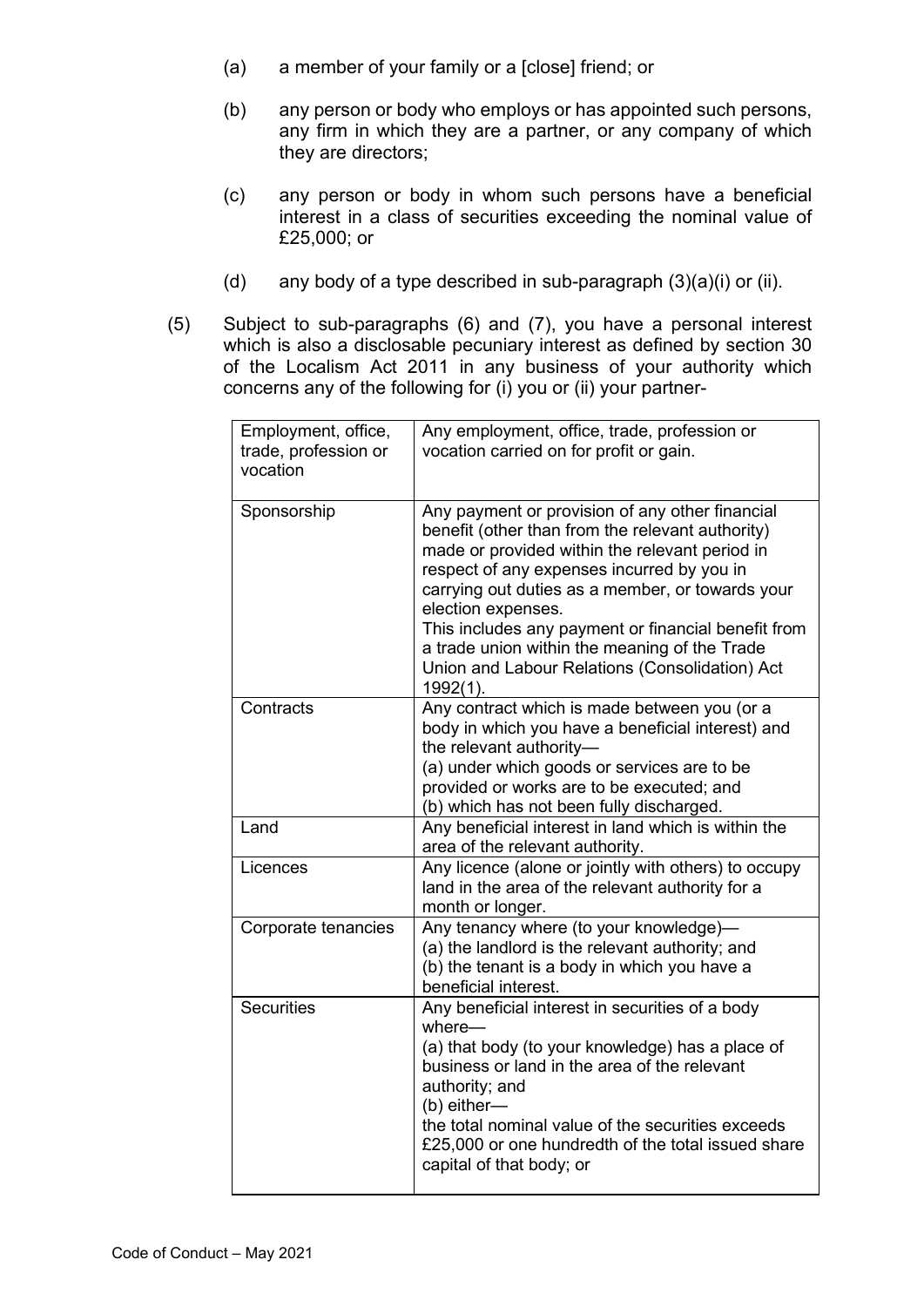| If the share capital of that body is of more than one |
|-------------------------------------------------------|
| class, the total nominal value of the shares of any   |
| one class in which the I have a beneficial interest   |
| exceeds one hundredth of the total issued share       |
| capital of the class.                                 |

These descriptions on interests are subject to the following definitions;

'body in which the relevant person has a beneficial interest' means a firm in which the relevant person is a partner or a body corporate of which the relevant person is a director, or in the securities of which the relevant person has a beneficial interest;

'director' includes a member of the committee of management of an industrial and provident society;

'land' includes an easement, servitude, interest or right in or over land which does not carry with it a right for the relevant person (alone or jointly with another) to occupy the land or to receive income; 'M' means the person M referred to in section 30 of the Localism Act  $2011$ 

'member' includes a co-opted member;

'relevant authority' means the authority of which M is a member;

'relevant period' means the period of 12 months ending with the day on which M gives a notification for the purposes of section 30(1) of the Localism Act 2011;

'relevant person' means M or any other person referred to in section 30(3)(b) of the Localism Act 2011;

'securities' means shares, debentures, debenture stock, loan stock, bonds, units of a collective investment scheme within the meaning of the Financial Services and Markets Act 2000 and other securities of any description, other than money deposited with a building society.

- $(6)$  In sub-paragraph  $(5)$ , your partner means
	- (a) your spouse or civil partner,
	- (b) a person with whom you are living as husband or wife, or
	- (c) a person with whom you are living as if you were civil partners,
- (7) In sub-paragraph (5), any interest which your partner may have is only treated as your interest if you are aware that your partner has the interest.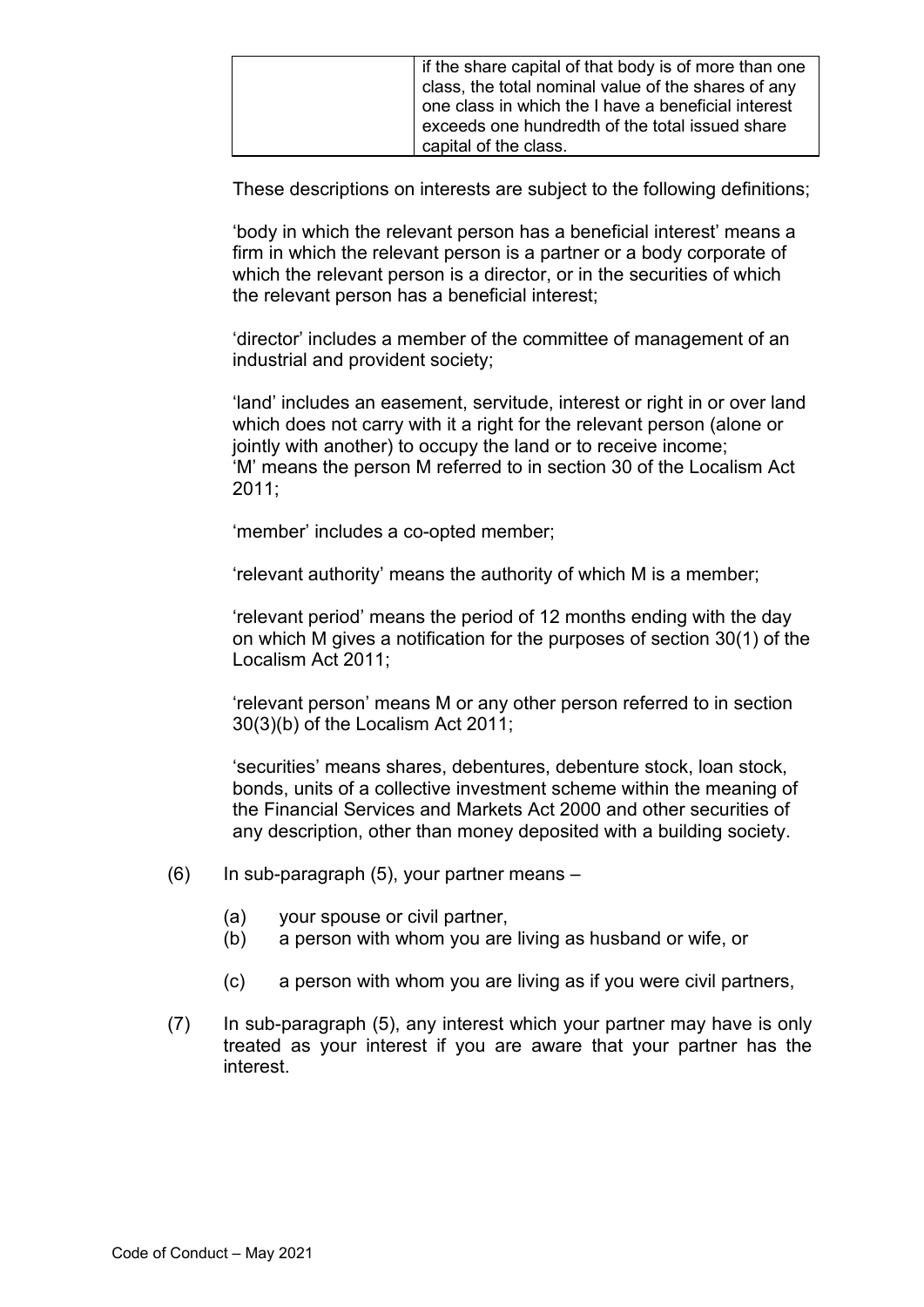### **Disclosure of Personal Interests (See also Part 3)**

- **9.** (1) Subject to sub-paragraphs (2) to (6), where you have a personal interest in any business of your authority and you attend a meeting of your authority at which any matter relating to the business is considered, you must disclose to that meeting the existence and nature of that interest at the commencement of that consideration, or when the interest becomes apparent.
	- (2) If the personal interest is entered on the authority's register there is no requirement for you to disclose the interest to that meeting, but you should do so if you wish a disclosure to be recorded in the minutes of the meeting.
	- (3) Sub-paragraph (1) only applies where you are aware or ought reasonably to be aware of the existence of the personal interest.
	- (4) Where you have a personal interest but, by virtue of paragraph 14, sensitive information relating to it is not registered in your authority's register of members' interests, you must indicate to the meeting that you have a personal interest and, if also applicable, that it is a disclosable pecuniary interest, but need not disclose the sensitive information to the meeting.
	- $(5)$  Subject to paragraph 12(1)(b), where you have a personal interest in any business of your authority and you have made an executive decision on any matter in relation to that business, you must ensure that any written statement of that decision records the existence and nature of that interest.
	- (6) In this paragraph, "executive decision" is to be construed in accordance with any regulations made by the Secretary of State under section 22 of the Local Government Act 2000.

#### **Prejudicial Interest Generally**

- **10.** (1) Subject to sub-paragraph (2), where you have a personal interest in any business of your authority you also have a prejudicial interest in that business where either –
	- (a) the interest is a disclosable pecuniary interest as described in paragraph 8(5), or
	- (b) the interest is one which a member of the public with knowledge of the relevant facts would reasonably regard as so significant that it is likely to prejudice your judgement of the public interest.
	- (2) For the purposes of sub-paragraph (1)(b), you do not have a prejudicial interest in any business of the authority where that business –
		- (a) does not affect your financial position or the financial position of a person or body described in paragraph 8;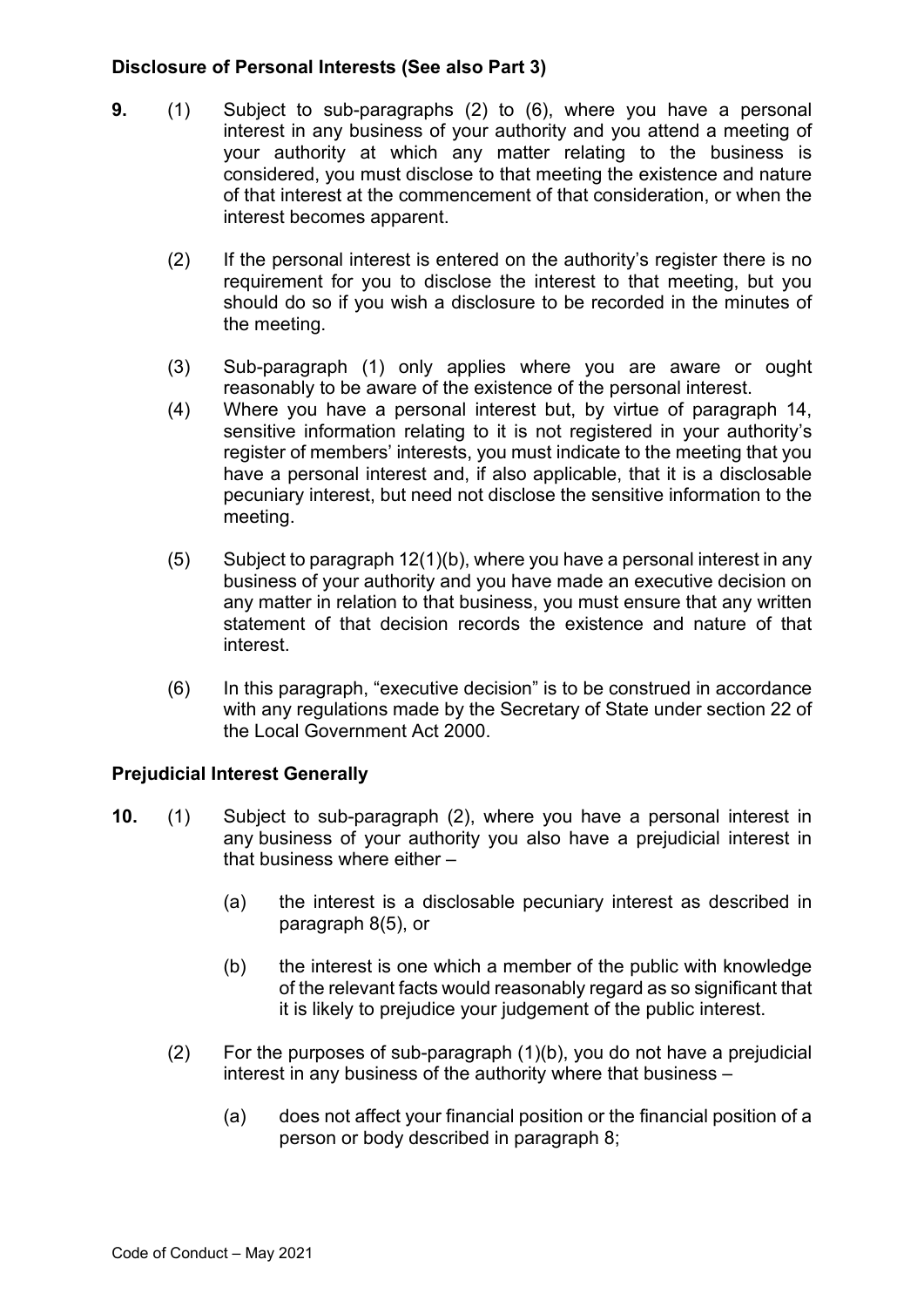- (b) does not relate to the determining of any approval, consent, licence, permission or registration in relation to you or any person or body described in paragraph 8; or
- (c) relates to the functions of your authority in respect of  $-$ 
	- (i) housing, where you are a tenant of your authority provided that those functions do not relate particularly to your tenancy or lease;
	- (ii) school meals or school transport and travelling expenses, where you are a parent or guardian of a child in full time education, or are a parent governor of a school, unless it relates particularly to the school which the child attends;
	- (iii) statutory sick pay under Part XI of the Social Security Contributions and Benefits Act 1992, where you are in receipt of, or are entitled to the receipt of, such pay;
	- (iv) an allowance, payment or indemnity given to members;
	- (v) any ceremonial honour given to members; and
	- (vi) setting Council Tax or a precept under the Local Government Finance Act 1992.

#### **Interests arising in relation to Overview and Scrutiny Committees**

- **11.** You also have a personal interest in any business before an Overview and Scrutiny Committee of your authority (or of a sub-committee of such a committee) where  $-$ 
	- (a) that business relates to a decision made (whether implemented or not) or action taken by your authority's executive or another of your authority's committees, sub-committees, joint committees or joint subcommittees; and
	- (b) at the time the decision was made or action was taken, you were a Member of the executive, committee, sub-committee, joint committee or joint sub-committee mentioned in paragraph (a) and you were present when that decision was made or action was taken.

#### **Effect of Prejudicial and Pecuniary Interests on Participation**

- **12.** (1) Subject to sub-paragraph (2) and (3), where you have a prejudicial and disclosable pecuniary in any matter in relation to the business of your authority –
	- (a) you must not participate, or participate further, in any discussion of the matter at any meeting, or participate in any vote, or further vote, taken on the matter at the meeting and must withdraw from the room or chamber where the meeting considering the matter is being held –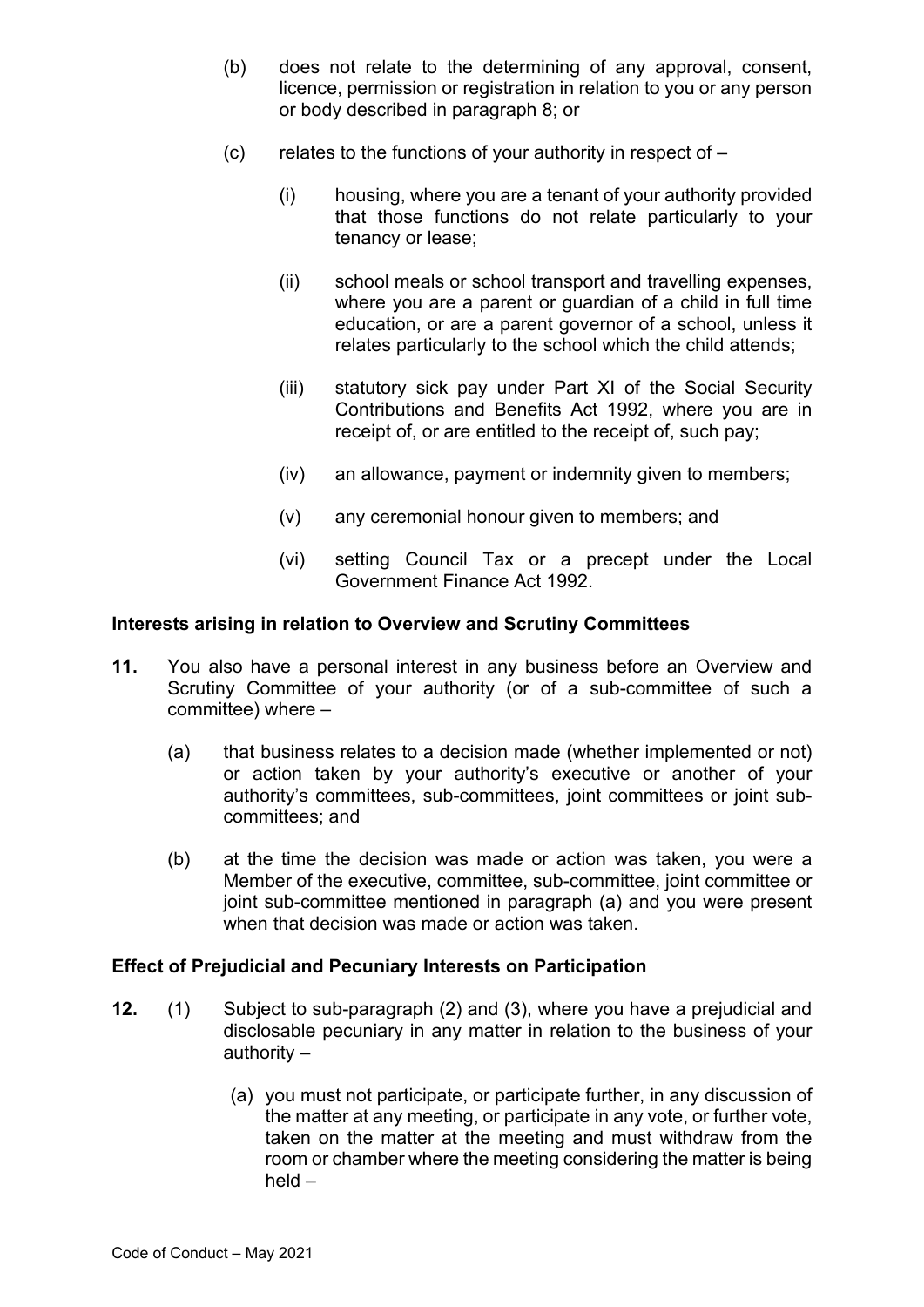- (i) in a case where sub-paragraph (2) applies, immediately after making representations, answering questions or giving evidence;
- (ii) in any other case, whenever it becomes apparent that the matter is being considered at that meeting;

unless you have obtained a dispensation from your authority's Monitoring Officer or Standards Committee;

- (b) you must not exercise executive functions in relation to that matter; and
- (c) you must not seek improperly to influence a decision about that matter.
- (2) Where you have a prejudicial interest in any business of your authority which is not a disclosable pecuniary interest as described in paragraph 8(5), you may attend a meeting (including a meeting of the Overview and Scrutiny Committee of your authority or of a sub-committee of such a committee) but only for the purpose of making representations, answering questions or giving evidence relating to the business, provided that the public are also allowed to attend the meeting for the same purpose, whether under a statutory right or otherwise.
- (3) Where you can have a prejudicial interest which is not a disclosable pecuniary interest as described in paragraph 8(5), arising solely from membership of any body described in 8(3)(a)(i) or 8(3)(a)(ii)(a) then you do not have to withdraw from the room or chamber and may make representations to the committee but may not participate in the vote.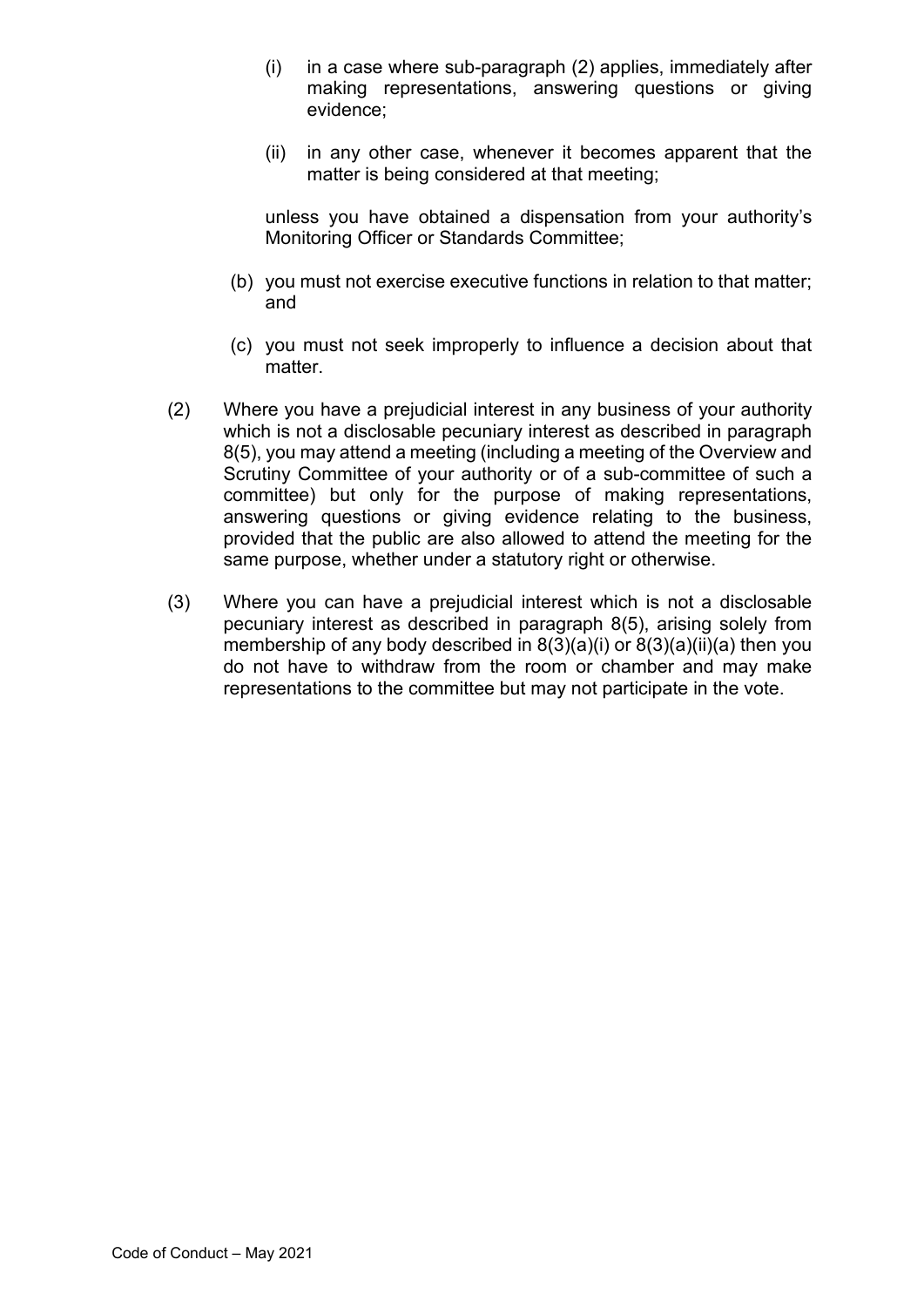# **PART 3**

## **REGISTRATION OF INTERESTS**

#### **Registration of Members' Interests**

- **13.** (1) Subject to paragraph 14, you must, within 28 days of-
	- (a) this Code being adopted by the authority; or
	- (b) your election or appointment to office (where that is later), register in the Register of Members' Interests details of –

(i) your personal interests where they fall within a category mentioned in paragraph 8(3)(a) and

(ii)your personal interests which are also disclosable pecuniary interests where they fall within a category mentioned in paragraph 8(5)

by providing written notification to your authority's Monitoring Officer.

(2) Subject to paragraph 14, you must, within 28 days of becoming aware of any new personal interest falling within sub-paragraphs (1)(i) or (1)(ii) or any change to any personal interest registered under sub-paragraphs (1)(i) or (1)(ii), register details of that new personal interest or change by providing written notification to your authority's Monitoring Officer.

#### **Sensitive Information**

- **14.** (1) Where you consider that the information relating to any of your personal interests is sensitive information, and your authority's Monitoring Officer agrees, the Monitoring Officer shall not include details of the interest on any copies of the Register of Members' Interests which are made available for inspection or any published version of the register, but may include a statement that you have an interest, the details of which are withheld under this paragraph.
	- (2) You must, within 28 days of becoming aware of any change of circumstances which means that information excluded under paragraph (1) is no longer sensitive information, notify your authority's Monitoring Officer asking that the information be included in the Register of Members' Interests.
	- (3) In this Code, "sensitive information" means information, the details of which, if disclosed, could lead to you or a person connected with you being subject to violence or intimidation.

#### **Dispensations**

**15.** (1) The Monitoring Officer may, on a written request made to the Monitoring Officer of the authority by a Member, grant a dispensation relieving the Member from either or both of the restrictions in paragraph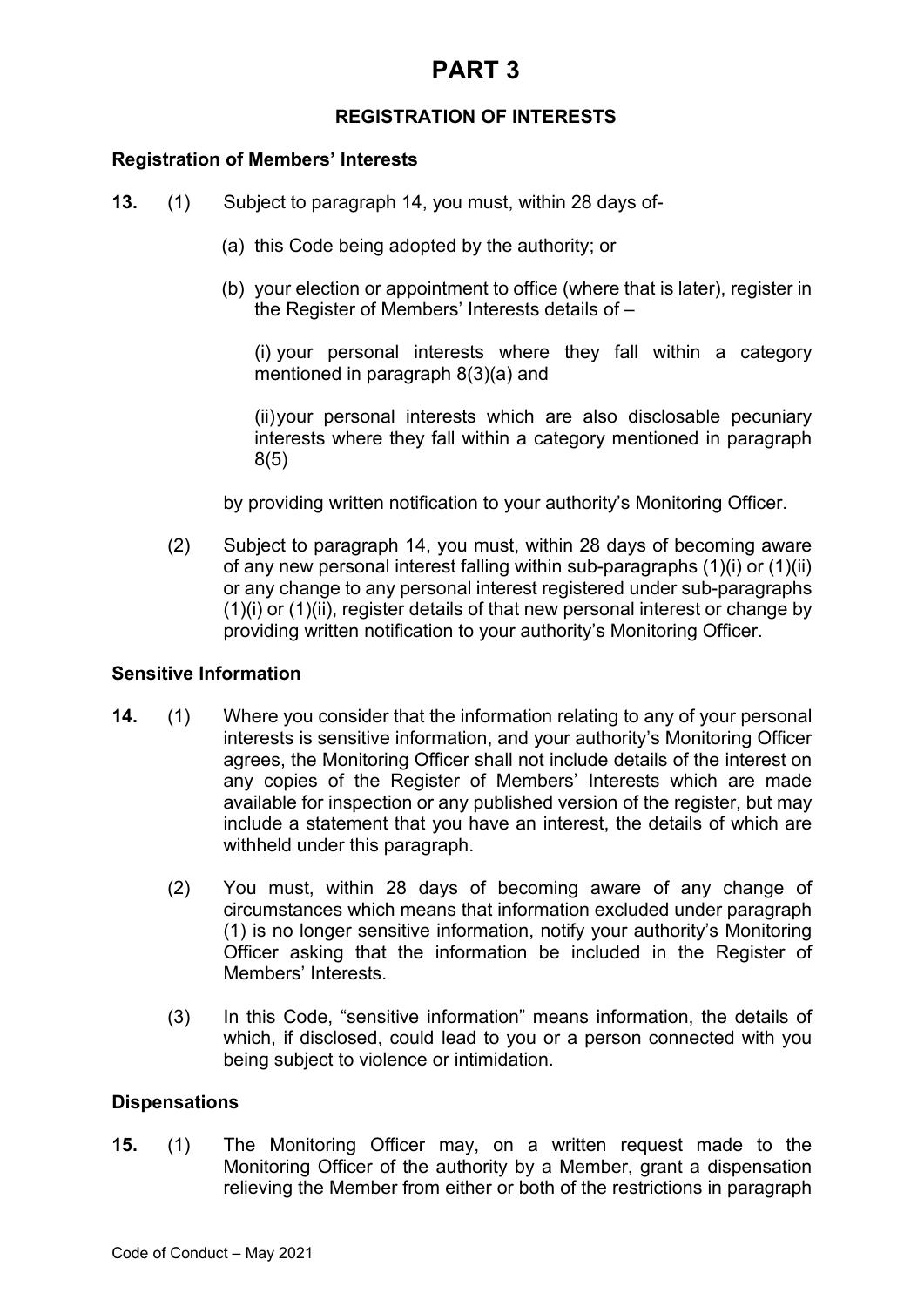12(1)(a) (restrictions on participating in discussions and in voting), in cases described in the dispensation.

- (2) A dispensation may be granted only if, after having had regard to all relevant circumstances, the Monitoring Officer –
	- (a) considers that without the dispensation the number of persons prohibited by paragraph 12 from participating in any particular business would be so great a proportion of the body transacting the business as to impede the transaction of the business;
	- (b) considers that without the dispensation the representation of different political groups on the body transacting any particular business would be so upset as to alter the likely outcome of any vote relating to the business;
	- (c) considers that granting the dispensation is in the interests of persons living in the authority's area;
	- (d) if it is an authority to which Part 1A of the Local Government Act 2000 applies and is operating executive arrangements, considers that without the dispensation each Member of the authority's executive would be prohibited by paragraph 12 from participating in any particular business to be transacted by the authority's executive; or
	- (e) considers that it is otherwise appropriate to grant a dispensation.
- (3) A dispensation must specify the period for which it has effect, and the period specified may not exceed four years.
- (4) Paragraph 12 does not apply in relation to anything done for the purpose of deciding whether to grant a dispensation under this paragraph.